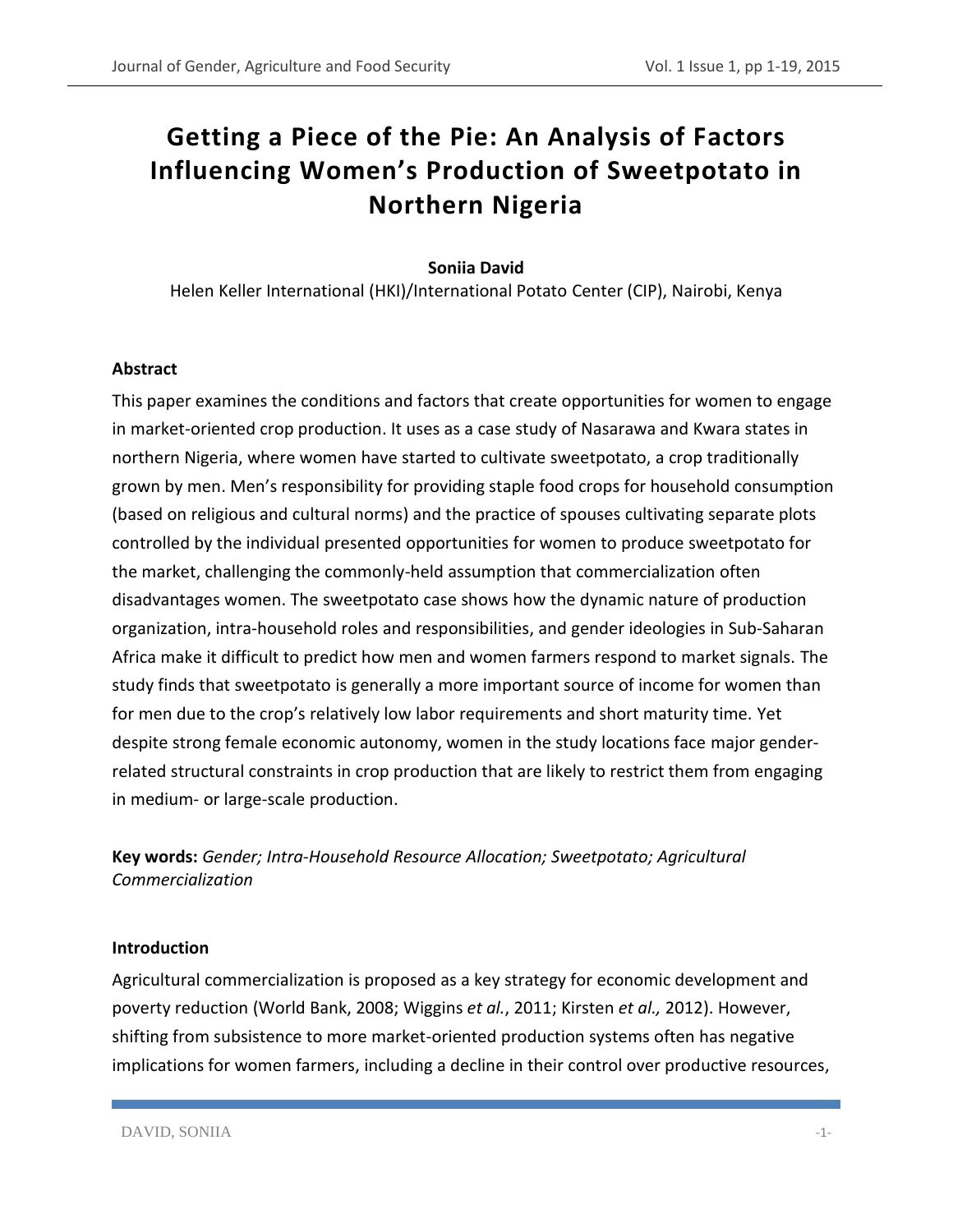as cash crops are typically produced by men and new, more productive technologies are often not easily accessible to women. Yet studies have shown that increasing women's control of resources, income, and decision-making power tends to have positive effects on several development outcomes; such as education and child nutrition, not to mention women's own well-being (Quisumbing, 2003a). In Sub-Saharan Africa, where women make up an estimated 50% of the agricultural labor force (FAO, 2011), ensuring that women have equal opportunities to engage in commercial agricultural production is critical for achieving economic growth and development. Identifying factors that constrain or facilitate women's engagement in marketoriented agricultural production is therefore important for the design of gender-sensitive interventions that support agricultural commercialization.

While women's limited control over productive resources is a key reason for why they tend to lag behind men in market-oriented production (Peterman *et al.*, 2010), their responsibility for meeting household food needs coupled with social norms around which crops they can grow may limit the quantity of marketable surplus and relegate them to producing low value crops (Stockbridge, 2007). The importance of resource-related and socio-cultural constraints to women's efforts to produce for the market is not well understood in Sub-Saharan Africa, where a diversity of intra-household norms governing agricultural production, food provisioning, and household maintenance exist. While the literature abounds with examples of strategies adopted by African women farmers to compensate for their limited access and control over resources and improve their economic empowerment (Quisumbing and Meizen-Dick, 2001; Hodgson and McCurdy, 2001; Hill and Vigneri, 2011), the tendency to depict women as victims and men's and women's responses to agricultural commercialization as static and predictable persists. While the well-documented phenomenon whereby men start to grow or even take over production of crops previously dominated by women when they become more productive or profitable (von Braun and Webb, 1989; Lilja and Sanders, 1998; David, 1999; Kasante *et al.,* 2001; Doss, 2001; World Bank *et al.*, 2009; Fischer and Qaim, 2012) exhibits men's responsiveness to market signals, there are few accounts in the academic and development literature of women moving into the production of crops dominated by men in response to increased commercialization. Empirical cases of the latter would contribute to our understanding of the complex conditions and factors that support or limit women's ability to engage in commercialized agricultural production. Using a case study from northern Nigeria where women have started to cultivate sweetpotato, a crop traditionally grown by men, this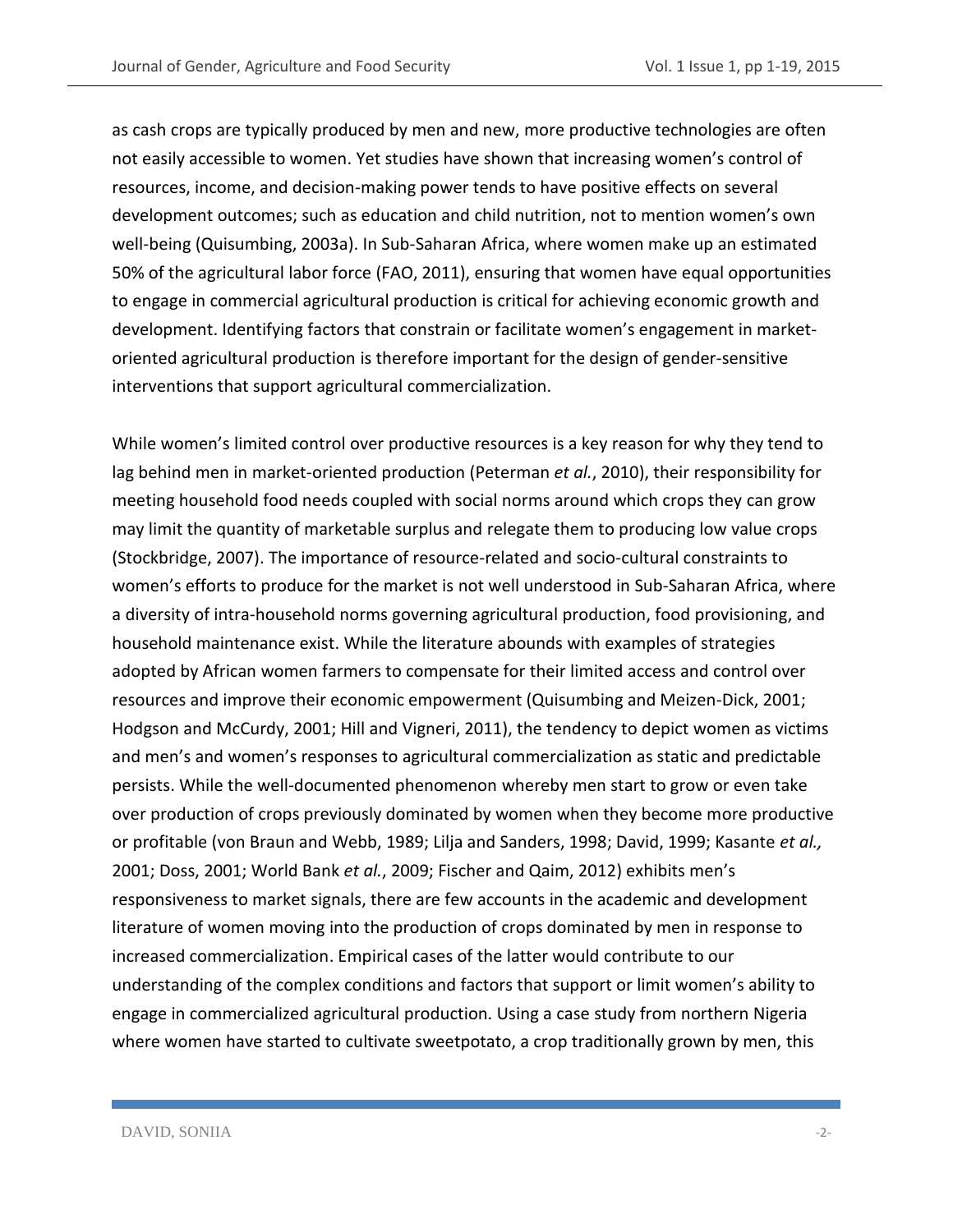paper examines conditions and factors that create opportunities for women to engage in market-oriented crop production.

The rest of the paper is organized as follows: A review of the literature related to the gender dimensions of agricultural commercialization in sub-Saharan Africa is followed by a discussion of the methods used in this study. The next section presents and discusses the findings. The final section concludes with a summary of insights gained from the case study and recommendations.

#### **Literature Review**

The literature on the gender dimension of smallholder agricultural commercialization in sub-Saharan Africa focuses on two inter-related issues: Gender-related constraints to marketoriented production and the differentiated impact of commercialization on men and women. A large body of literature explores why African women farmers are often relegated to subsistence production while men are more engaged in production for the market. Many studies show how structural socio-cultural barriers to women's access to productive resources, markets, information, and technologies limit their productivity, creating a "gender gap" (Quisumbing, 2003b; Hill and Vigneri, 2011; FAO, 2011; Quisumbing *et al*., 2014). The key conclusion of this literature is that, all else being equal*,* productivity outcomes are usually not significantly different among male and female farmers. The body of work that focuses on intra-household relations documents how women's responsibility for the domestic and subsistence needs of their households hampers their responses to economic incentives (Palmer, 1991; Elson, 1995; Blackden and Bhanu, 1999; Ilahi, 2000; Ellis *et al*., 2006). Some studies show that even when women have independent control over income, they are often unable to transform their income into wealth and power because of their responsibility for family welfare. In some situations, husbands withdraw from household provisioning when wives' incomes increase, a decision based in ideologies that hold that women should take care of household consumption (Cornwall, 2001; Britwum, 2009).

A key finding of the literature is that the impact of agricultural commercialization on men and women depends on how production is organized at the household level; specifically, who provides labor, makes decisions, and controls income. Several studies show increased conflict and tensions between spouses when male-dominated cash cropping activities reduce female autonomy in terms of access to land and control over their own labor (see Stockbridge, 2007,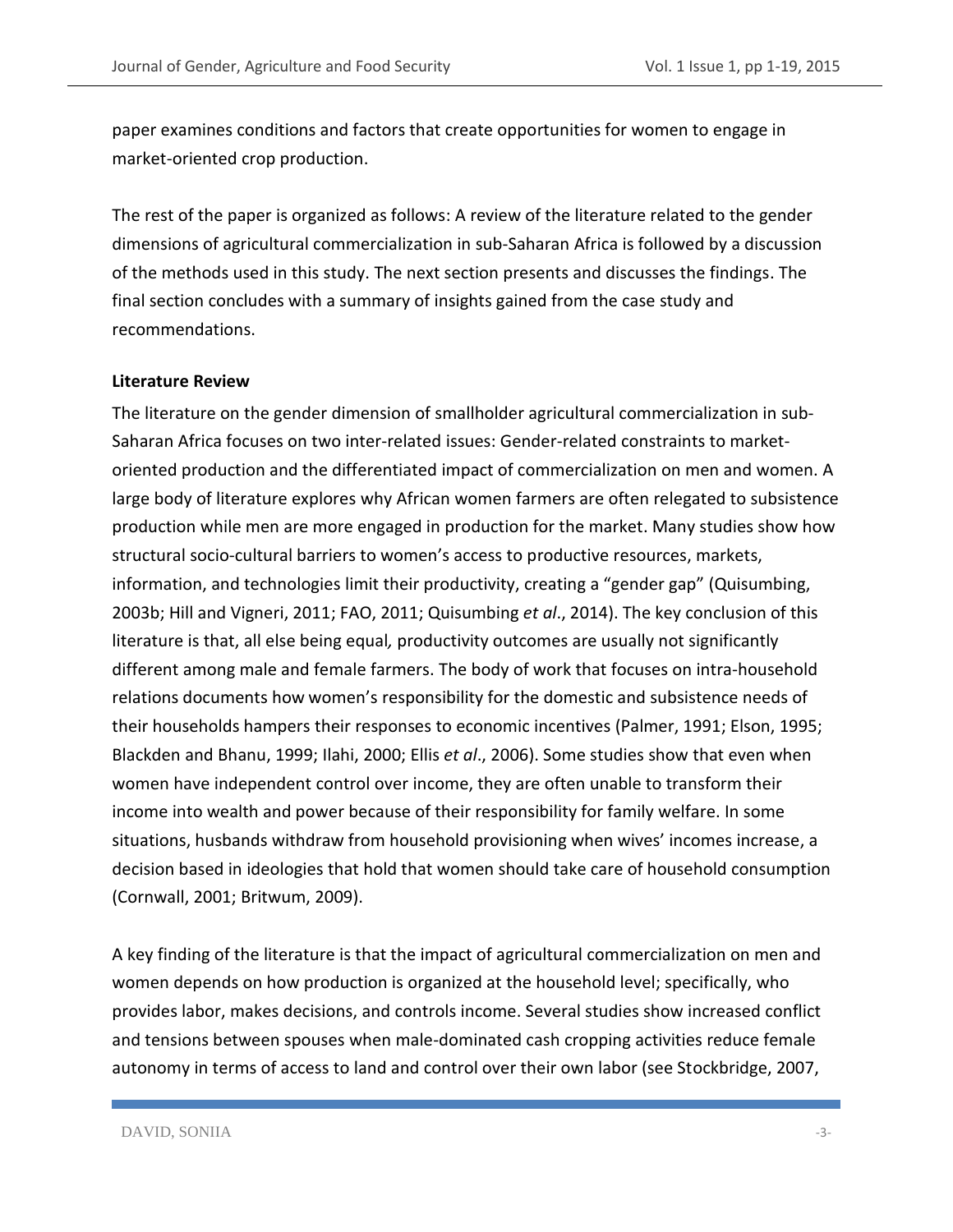for a review of several studies). In situations of interdependence between spouses (especially for labor), women may opt to bargain, cooperate, or withdraw from the household. Where men and women have different preferences, separate income streams, and do not pool their income, research shows that economic inefficiencies arise from "the non-unitary nature of household norms and arrangements" and suggests that allocative decisions are determined by normative rather than efficiency considerations around the gendered division of labor (Wold, 1997). For example, in cotton producing Burkinabe households, differences in men's and women's preferences muted the response to price increases (Alderman *et al.*, 2003; Smith and Chavas, 2003).

The literature highlighted has moved away from early analyses associated with the women in development (WID) paradigm of the 1970s and 1980s, which involved a stereotyped dichotomy wherein men grew cash crops and women grew food crops. Three principal models—depending on the wife for subsistence, intra-household gender conflicts arising from male-dominated cash cropping, and separate economic conjugal spheres—are commonly mentioned in the literature to describe how households respond to agricultural commercialization. However, none of these models adequately reflect the complex realities of rural African households in an increasingly commercialized world (Whitehead and Kabeer, 2001).

There is need for more analyses from a wider spectrum of socio-cultural and geographic contexts in Africa, analyses that take into account the complexity of factors—such as intrahousehold resource allocation, gender ideologies, the variability of gendered roles, and technical characteristics of specific crops—that shape how agricultural commercialization impacts men and women. In response to a call for more empirical research aimed at achieving a nuanced understanding of relations between women and men (Okali, 2011), the Nigerian sweetpotato case presented in this paper examines how conjugal social norms and obligations regarding household provisioning, as well as the organization of agricultural production at the household level, contribute to creating opportunities for women to move into the production of a male-dominated staple food crops for the market.

#### **Methodology**

This paper draws on findings from a qualitative study undertaken in Nasarawa and Kwara states in northern Nigeria in 2012 as part of a situation analysis of the roles of men and women in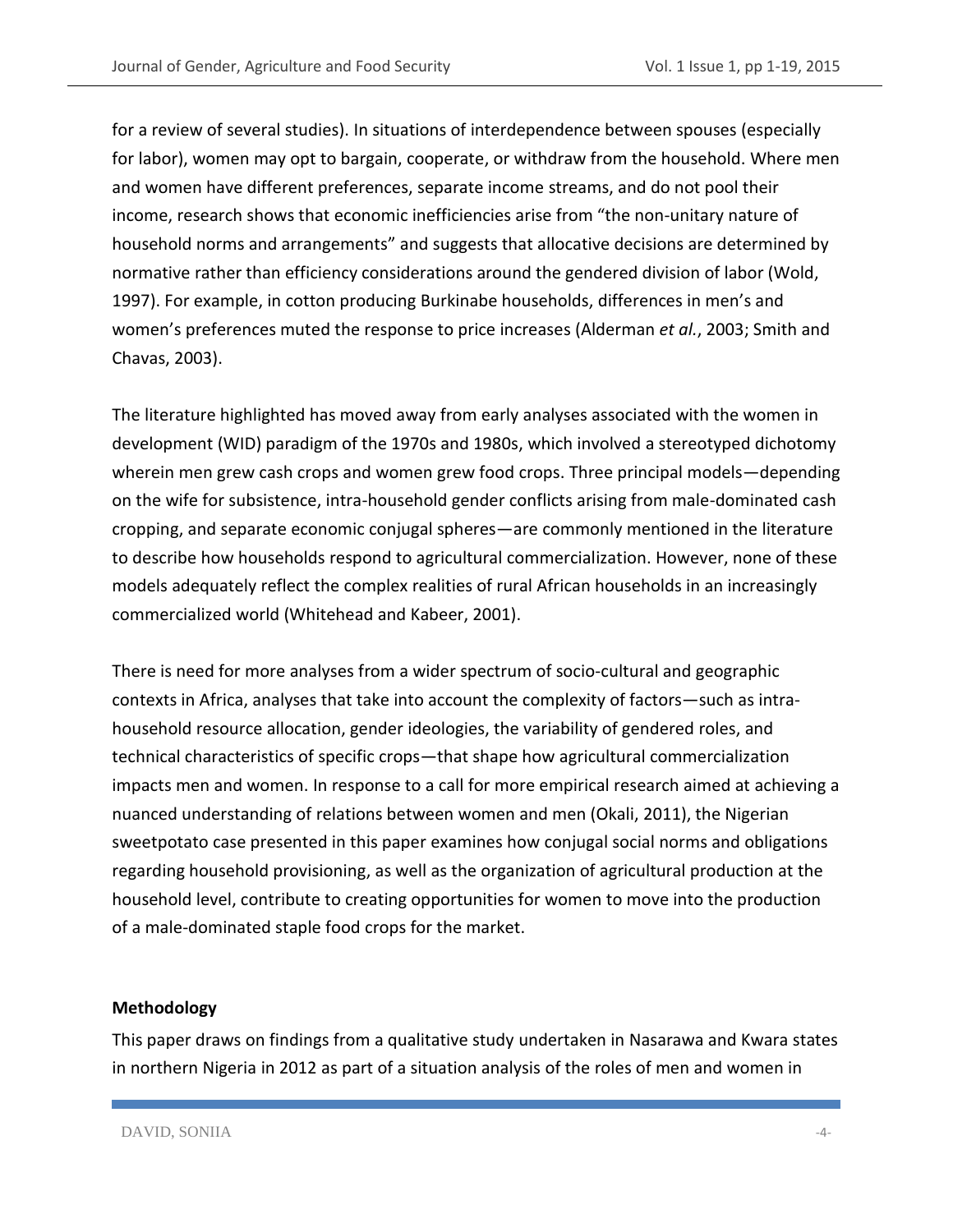sweetpotato production (David and Madu, 2014). Nasarawa is located in the north-central part of the country, while Kwara is situated in the north-west. The study was conducted in six communities selected on the basis of the importance of sweetpotato production and accessibility (Table 1).

| Location           | <b>Ethnic</b><br>groups | Local<br>Government | Agro-<br>ecological | $\frac{1}{2}$ . Second priori or state from the and $\frac{1}{2}$ change composition or innormants inter th<br><b>Numbers</b><br>involved in<br>interviews |     | Number of key<br>informants |                |
|--------------------|-------------------------|---------------------|---------------------|------------------------------------------------------------------------------------------------------------------------------------------------------------|-----|-----------------------------|----------------|
|                    |                         | Area                | zone                |                                                                                                                                                            |     |                             |                |
|                    |                         |                     |                     | Wome                                                                                                                                                       | Men | Women                       | Men            |
|                    |                         |                     |                     | n                                                                                                                                                          |     |                             |                |
| Nasarawa State     | Hausa,                  |                     |                     |                                                                                                                                                            |     |                             |                |
| Obi                | Hausa-Fulani,           | Obi                 | Savannah            | 27                                                                                                                                                         | 20  | $N/A^a$                     | $N/A^a$        |
| Adogi              | Alaho,                  | Lafia               | Savannah            | 25                                                                                                                                                         | 21  | $N/A^a$                     | $N/A^a$        |
| Dorowa             | Megili,                 | Karu                | Savannah            | 17                                                                                                                                                         | 25  | $\overline{2}$              | $\overline{2}$ |
|                    | Mada-Eggon,             |                     |                     |                                                                                                                                                            |     |                             |                |
|                    | Jaba, Tiv               |                     |                     |                                                                                                                                                            |     |                             |                |
| <b>Kwara State</b> |                         |                     |                     |                                                                                                                                                            |     |                             |                |
|                    |                         |                     |                     |                                                                                                                                                            |     |                             |                |
| Kayaoja            | Predominantl            | Asa                 | Savannah            | 17                                                                                                                                                         | 25  | $\overline{2}$              | $\overline{2}$ |
|                    | y Yoruba                |                     |                     |                                                                                                                                                            |     |                             |                |
| Igosun             |                         | Oyun                | Rainforest          | 20                                                                                                                                                         | 25  | 2                           | $\overline{2}$ |
|                    |                         |                     |                     |                                                                                                                                                            |     |                             |                |
| Agbamu             |                         | Irepodun            | Rainforest          | 15                                                                                                                                                         | 16  | $\overline{2}$              | $\overline{2}$ |

Table 1: Description of study locations and gender composition of informants interviewed

<sup>a</sup>No key informants were interviewed during preliminary field visits in two communities.

Data was collected through group interviews with 132 male and 121 female sweetpotato farmers and interviews with 16 key farmer informants. In each community, extension agents and local leaders invited approximately 30 male and female sweetpotato farmers to attend a half day group meeting with the research team, making efforts to include a cross-section of wealth categories. All farmers interviewed were therefore purposively selected. During group interviews, information was gathered from mixed and single sex groups; the topics ranged from crops grown, ownership, gendered division of labor, timing of agricultural activities, income sources, sweetpotato varieties grown, vine sourcing behavior, production constraints, and decision-making about the allocation of sweetpotato. Following each group interview, the researchers used a case study approach and interviewed two male and two female purposivelyselected key informants per location on the same topics. As only one spouse per household was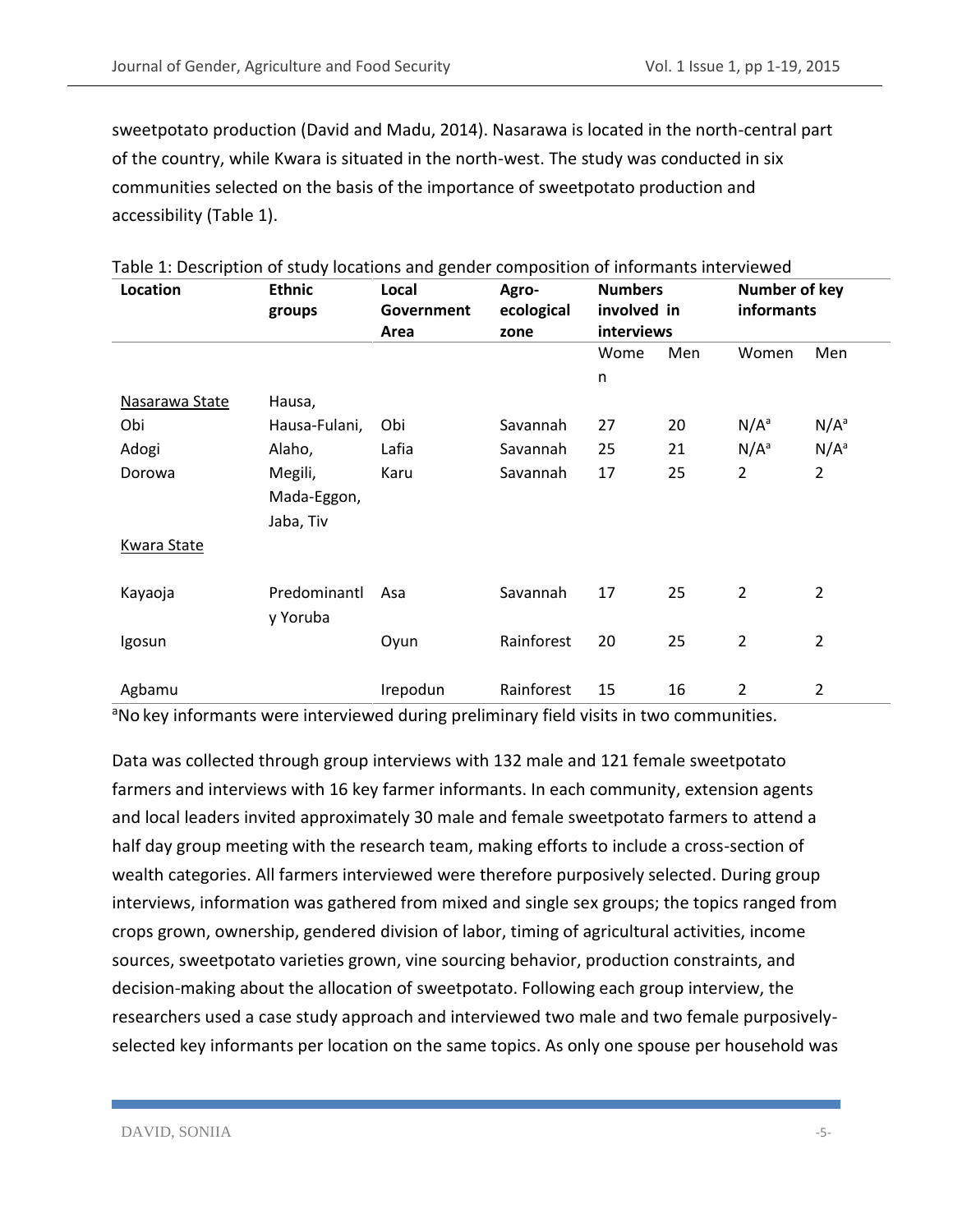interviewed, information about the other spouse was obtained from the interviewee. Content and narrative analysis were used to analyze the data.

#### **Results**

# *Gender Dimensions of Smallholder Farming in Nasarawa and Kwara States*

Agriculture was the main economic activity and source of livelihood of men and women in Nasarawa and Kwara states. Off-farm economic activities undertaken by women in both states included petty trading, craft production, hair dressing, and food processing. Men were involved in tailoring, artisanal activities (carpentry, masonry, blacksmithing), and petty trading. Nasarawa State is characterized by a predominantly Muslim, multi-ethnic population that includes Hausa, Hausa-Fulani, and five other major ethnic groups; whereas the population of Kwara State is predominantly Yoruba, with a near equal representation of Christians and Muslims. Although both men and women engaged in farming, men played a more dominant role in terms of the number and range of crops cultivated. Men were the main producers of the staple food crops: Yam, cassava, sorghum, sweetpotato, maize, and rice (Table 2).

| Crop                       | <b>Nasarawa</b>              | <b>Kwara</b>                 |
|----------------------------|------------------------------|------------------------------|
| Yam                        | Both but predominantly men   | Both but predominantly men   |
| Vegetables                 | <b>Both</b>                  | Both but predominantly women |
| Cassava                    | Both but predominantly men   | Both but predominantly men   |
| Sweetpotato                | Both but predominantly men   | Both but predominantly men   |
| Maize                      | Both but predominantly men   | Both but predominantly men   |
| Rice                       | Both but predominantly men   | N/A                          |
| Sorghum                    | Both but predominantly men   | N/A                          |
| Millet                     | Both but predominantly men   | N/A                          |
| Groundnuts                 | <b>Both</b>                  | <b>Both</b>                  |
| Soybean                    | Both but predominantly women | N/A                          |
| Melon (egusi) <sup>a</sup> | <b>Both</b>                  | N/A                          |
| Tomato                     | N/A                          | Both but predominantly women |

#### Table 2: Major crops grown by gender and location

*<sup>a</sup>* Melon or *egusi* seeds are the fat- and protein-rich seeds of certain cucurbitaceous (squash, melon, gourd) plants widely consumed in Nigeria.

Women exclusively or mainly cultivated a few crops, namely cocoyam, Bambara nuts, soybean, and cashew in Nasarawa and pepper, tomato, and green leafy vegetables in Kwara. Men exclusively grew rice, mango, kola nut, and avocado in Kwara. Gender differences in crop priorities appear largely related to male and female responsibilities over household provisioning (discussed below) and women's more limited control over resources such as land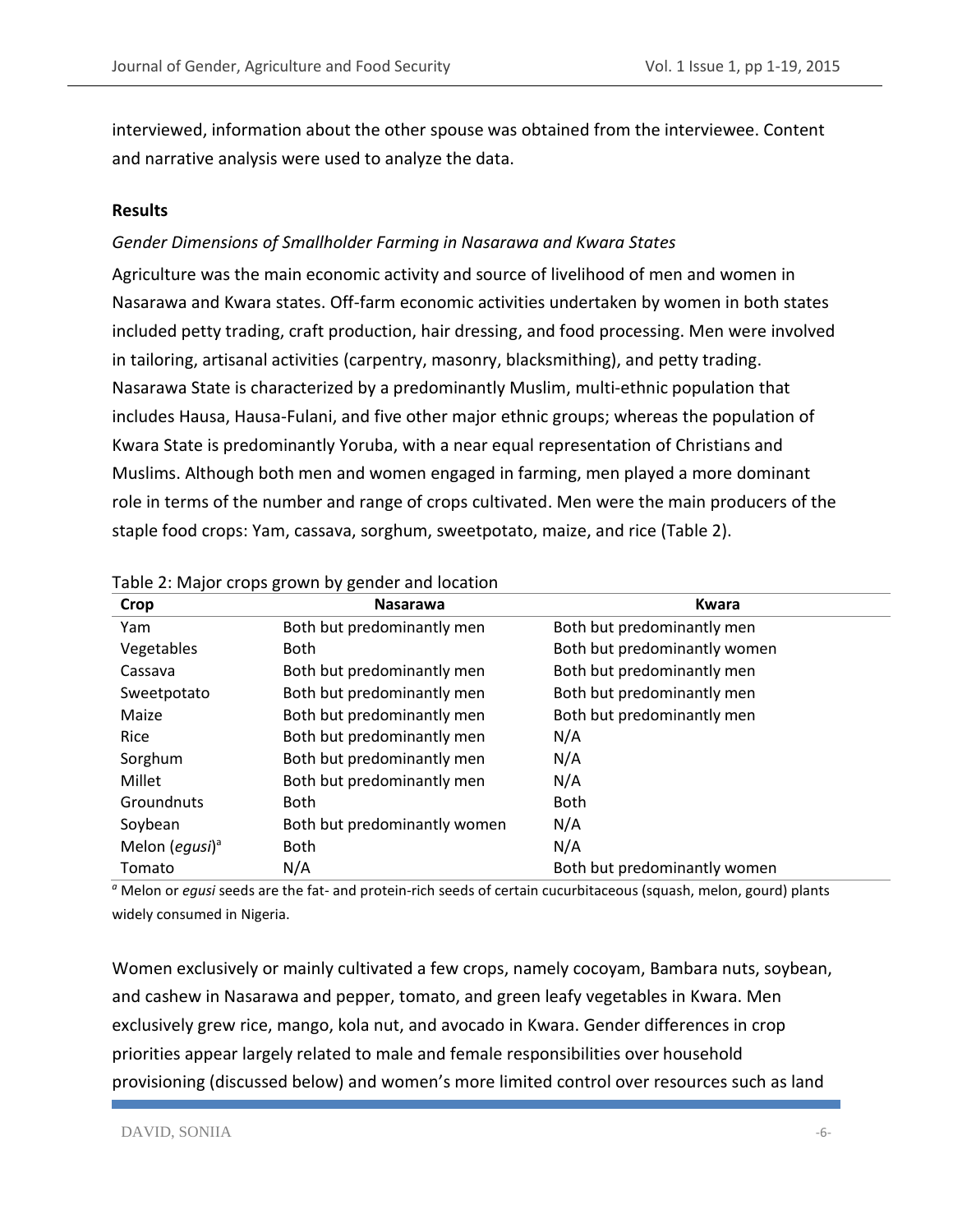and labor (which makes it difficult for them to cultivate crops such as rice, kola nut, and cocoa). In both states there was a weak gender division of labor in farming: Men and women engaged in the same tasks with the exception of land preparation, ridging/mounding, and pesticide application, which were carried out only by men. There were no farm tasks exclusively carried out by women.

Farmers cultivated all crops on personal plots controlled by the individual farmer. Women made all decisions about what they grew on their own plots and controlled the income derived from sales without any interference from their husbands. Notably, there were clear ideological differences between ethnic groups in Nasarawa regarding whether women should engage in farming. In Obi and Adogi, younger Hausa women engaged in farm work, while older women remained at home; whereas Hausa-Fulani men in Dorowa claimed their wives did not farm themselves but hired male labor to do the work for them. However, in-depth interviews with women revealed that while many Hausa-Fulani women were principally traders, some farmed without hired male labor.

An historical analysis suggests that male dominance of agriculture in Nasarawa and Kwara was not always the case. For example, in pre-colonial times in the area that is presently Nasarawa, Eggon men and women both participated in intensive, terraced hill farming of millet, sorghum, and *fonio* on household fields (Dorward, 1987). However, the transformation of the farming system that came with colonization, the introduction of taxes, and the need to earn tax money led to a significant change in gender roles in agriculture, to women's detriment. Men claimed the newly introduced yam as a "man's crop", relegating women to providing labor on malecontrolled fields and tending their own gardens (where they grew vegetables and condiments). Similarly, in certain areas of Hausaland the increased use of slave labor (starting in the sixteenth century) and the establishment of Shari'a law under the Sokoto Caliphate in the early nineteenth century led to a decline in women's role in agriculture, as this type of work was associated with slave status (Callaway and Creevey, 1994). High male involvement in farming in Yorubaland can be traced to the long tradition of urbanization and the frequency of wars among the Yoruba states in the nineteenth century, which made it dangerous for women to engage in farming (Johnson, 1986). Yoruba women's involvement in trading is well documented (McIntosh, 2009; Denzer, 1994), although many combine farming and trading. These three historical accounts show the declining role of women in agriculture, particularly from the nineteenth century onward. As the case of sweetpotato described below illustrates, women's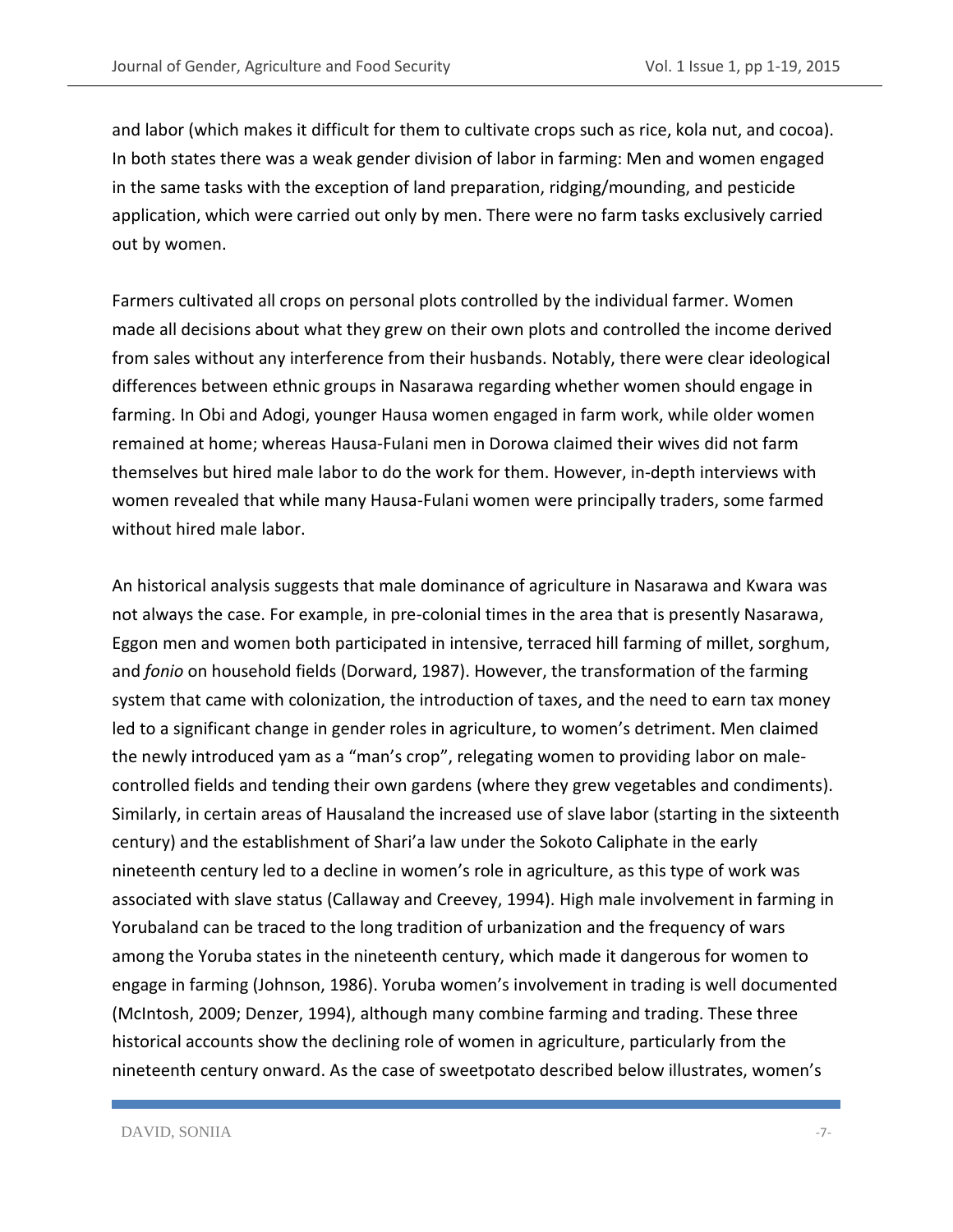increased engagement in farming in more recent times is driven by their need for cash to cover personal and family expenses, as well as provide food for their households.

#### *The Commercialization of Sweetpotato Production in Nasarawa and Kwara States*

Sweetpotato was the main staple food in only two of the study locations (Igosun and Agbamu in Kwara); in the other four locations, it was of secondary importance compared to yam, maize, cassava, and sorghum. Farmers in Nasarawa had two planting seasons (March-August; August-December) on upland plots, whereas farmers in Kwara cultivated sweetpotato up to four times a year in some locations in upland (first and second season) and lowland (third and fourth seasons) fields. The commercialization of sweetpotato started in early 2000s (slightly later in Kayaoja) in response to increased demand from urban areas such as Abuja and Kano and the neighboring Niger Republic (Nasarawa), leading to an increase in the number of farmers growing the crop and the expansion of farms. The first sweetpotato value chain study conducted in Nigeria in 2011 estimated that sweetpotato has a 55 percent lower cost of production compared to cassava (Onumah *et al.*, 2012). Commercialization also led to a drop in genetic diversity, with farmers dropping non-marketable sweetpotato varieties. Of the 11 and 7 landraces farmers identified in Nasarawa and Kwara respectively, most farmers grew only 2-3 in Nasarawa and 1-2 in Kwara.

Root prices varied by time of year, variety, and point of sale. The average price of a 50 kg bag of the most common variety sold in local markets in 2012 ranged between N1,000-2,000 (\$6-\$13) during the September harvesting period and N3,000 (\$19) at the start of the August harvesting period. Farmers who belonged to cooperatives that collected and transported roots on behalf of their members to urban markets (such as Lagos) obtained premium prices of between 10-15 percent and, by cutting out middlemen, got up to 25 percent higher income per bag (Onumah *et al*., 2012). Farmers typically sold roots in local markets or more rarely at farm gate (Nasarawa only). While women dominated in retail sale of roots in Nasawara, both men and women sold sweetpotato in local markets in Kwara, with the number of male sellers tending to be higher than that of women sellers.

The commercialization of sweetpotato had a significant impact on households in the two states. Men, the main producers of the crop, began selling roots that had previously been kept for home consumption, resulting in shortages in some households. An increased number of women began growing sweetpotato primarily for personal income. At the time of the study in 2012,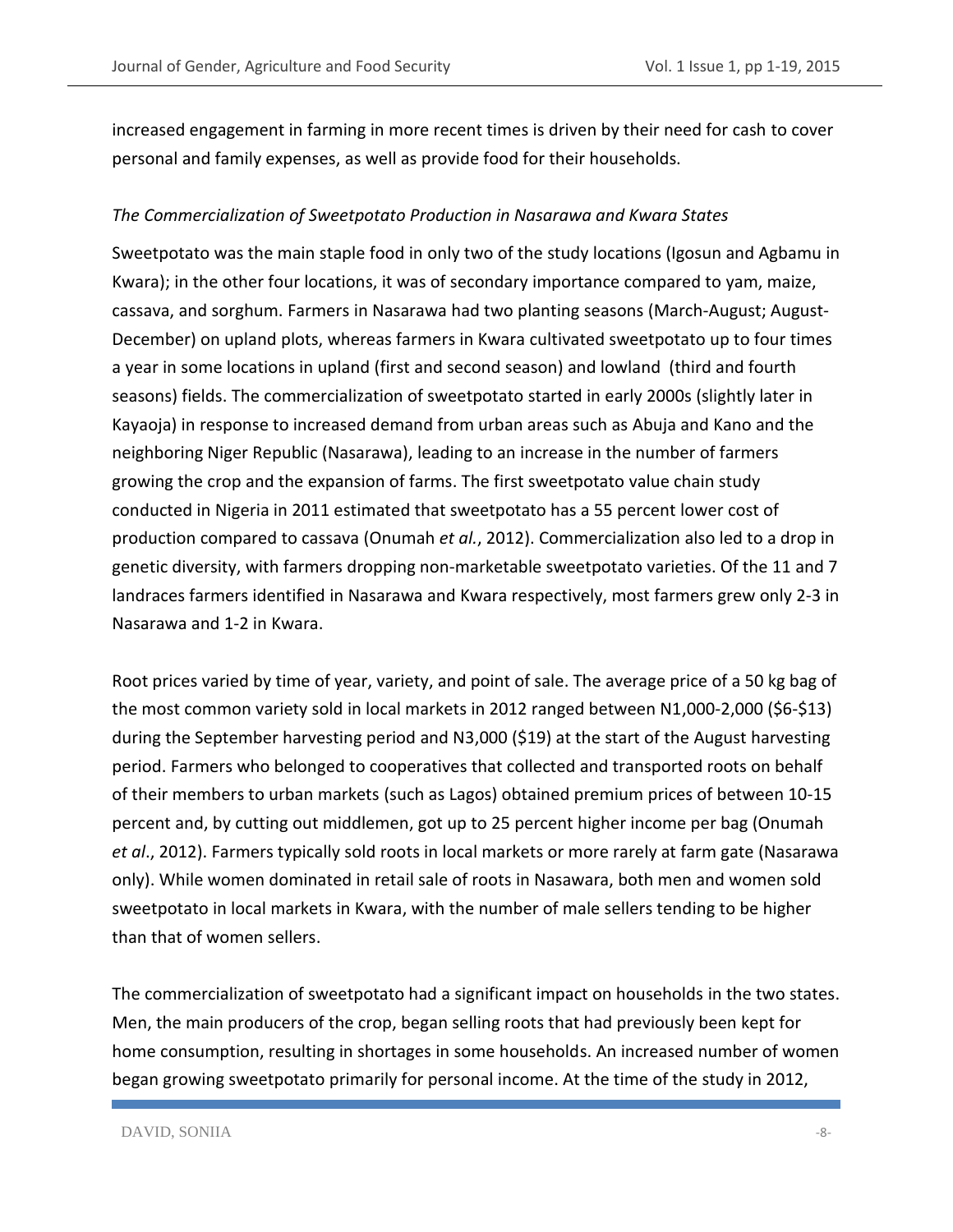women constituted an estimated 20-40 percent of producers in the Nasarawa locations and 30- 50 percent in Kwara, up from 5 percent and 10 percent, respectively. In both states, women were likely to cultivate fewer and smaller plots than men and in Kwara, they were less likely to grow the crop in the more lucrative off-season. Reasons for these gender-based differences are discussed below.

|             | <b>Nasarawa</b>                                      | <b>Kwara</b>                            |
|-------------|------------------------------------------------------|-----------------------------------------|
| Yam         | Storability <sup>a</sup> , high price, marketability | Storability                             |
| Maize       | Storability, fast maturing, marketability            | High yields, marketability <sup>b</sup> |
| Sweetpotato | Fast maturing, high yielding, marketability          | Marketability, high yields              |
| Cassava     | Storability                                          | Storability, marketability, high        |
|             |                                                      | yields                                  |
| Sesame      | Storability, high price, marketability               | N/A                                     |
| Melon       | Storability, fast maturing, high price               | N/A                                     |
| Groundnuts  | Fast maturing                                        | N/A                                     |
| Pepper      | N/A                                                  | Marketability, high yields              |
| Tomato      | N/A                                                  | Marketability, high yields              |

|  |  |  |  | Table 3: Farmers' perceptions of the characteristics of top income earning crops, by state |  |
|--|--|--|--|--------------------------------------------------------------------------------------------|--|
|--|--|--|--|--------------------------------------------------------------------------------------------|--|

As Table 3 shows, farmers valued sweetpotato for its short maturity period, yields, and marketability. Women were somewhat more likely to rank sweetpotato highly as a source of income compared to men. Women in three of the six locations compared to men in two locations (both in Kwara State) considered sweetpotato among their top two most important sources of income (Table 4).

|                 |             | <b>Nasarawa</b>        | Kwara       |             |  |
|-----------------|-------------|------------------------|-------------|-------------|--|
| Rank            | <b>Men</b>  | <b>Women</b>           | Men         | Women       |  |
| 1st             | Yam         | Melon                  | Yam         | Sweetpotato |  |
|                 | Yam         | Groundnuts             | Cassava     | Cassava     |  |
|                 | Yam         | Groundnuts/cassava     | Sweetpotato | Sweetpotato |  |
| 2 <sub>nd</sub> | Melon       | Sweetpotato            | Sweetpotato | Cassava     |  |
|                 | Rice        | Rice                   | Maize       | Maize       |  |
|                 | Groundnuts  | Green leafy vegetables | Cashew      | Maize       |  |
| 3rd             | Sweetpotato | Sesame                 | Cassava     | Cashew      |  |
|                 | Sweetpotato | Sweetpotato            | Sweetpotato | Sweetpotato |  |
|                 | Ginger      | Melon                  | Kola nuts   | Tomato      |  |

Table 4: Ranking of crops as sources of income, by gender

\*Each row corresponds to results from a specific location.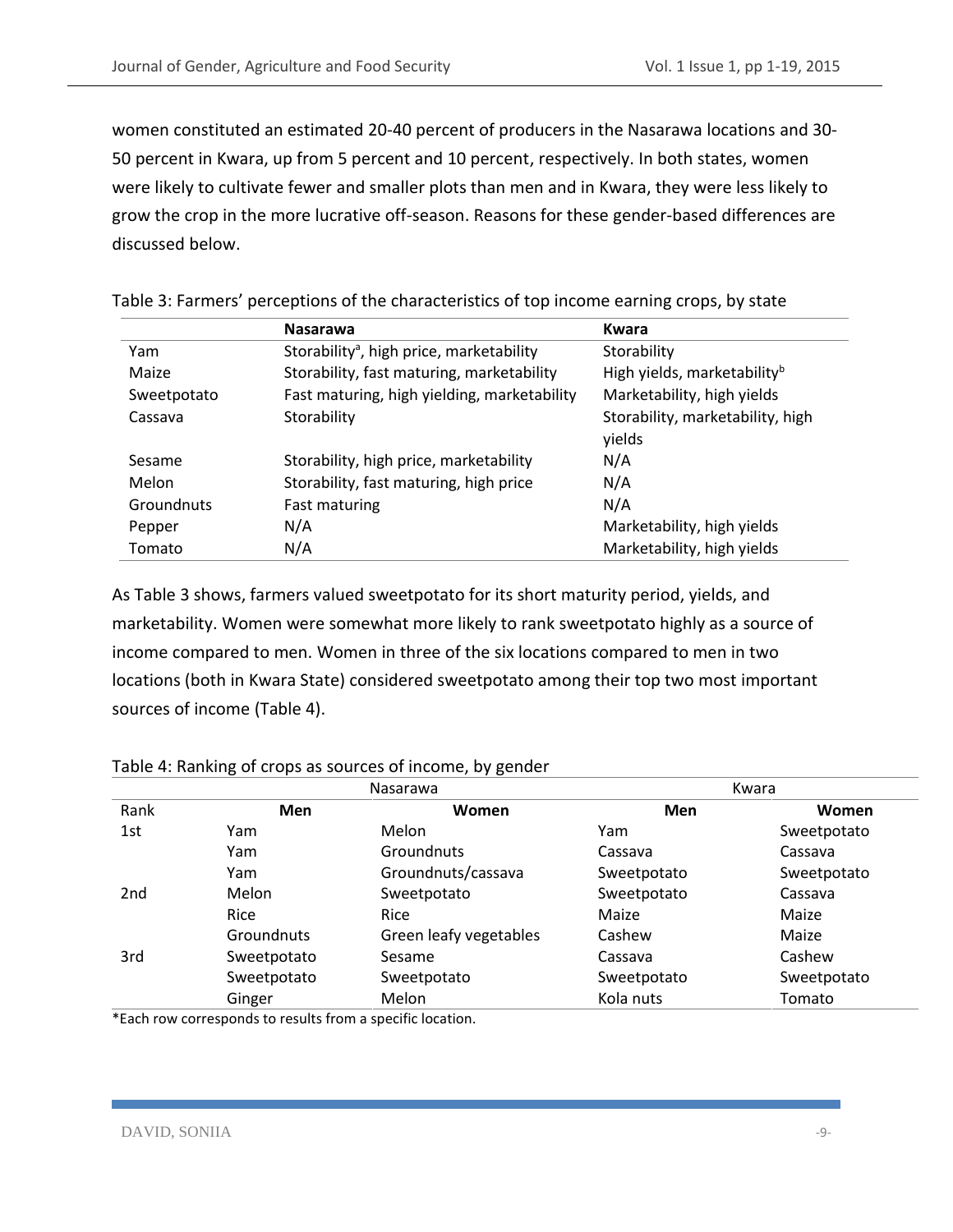In Kwara, however, the crop had virtually the same rank as a source of income for men and women. Other important sources of crop income for women included cassava, melon (*egusi),* and maize, while yam, cassava, rice, and maize were among the top income earning crops for men. Factors that facilitated women's entry into sweetpotato production are discussed below.

# *Gender Responsibility for Household Provisioning*

Gender responsibilities for household provisioning were similar in the two states despite ethnic and religious differences. In all study locations, husbands were expected to provide the main staples (yam, maize, sweetpotato, sorghum), while women were responsible for providing vegetables, cooking oil, and condiments (pepper, bouillon cubes, salt, etc.). Men were also expected to provide protein sources (meat, fish) across locations in Nasarawa, but there was some variation between locations in Kwara. Whereas male responsibility for household provisioning among the Yoruba appears to be linked to cultural norms modeled after Western colonial expectations (Cornwall, 2001), men's responsibilities for household provisioning in Nasarawa were closely tied to Islamic norms, whereby men are legally responsible for the overall upkeep and provisioning of their households. Men pointed out that if they evade their responsibility to feed their families, their wives have the right to divorce them: "In Islam, a women is not [supposed] to feed the house except if she wants to do so willingly" (Interview, Adogi, 10 May 2012). Cases of husbands purchasing chickens from their wives' poultry business to feed the family illustrate how women draw on the cultural ideology of men as providers to conserve their earnings. Such behavior challenges the notion of altruism as a "natural" female trait and supports the view proposed by some researchers that women will invest in nonhousehold or child-related areas, if and when other options exist (Kabeer, 1999; Devereux, 2002) and where men fully take on responsibility for household well being.

Both male and female informants concurred that husbands provided most of the sweetpotato roots consumed by their households—even where wives grew the crop—because "they are the head of the home". It was common practice in Kwara for wives to use their roots for household consumption only when those provided by their husbands ran out. These provisioning arrangements benefit women by giving them the freedom to sell most of their roots. While men also sold most of their sweetpotato roots—especially in areas where the crop was not a major staple food—informants reported that women sold a slightly higher proportion of the roots they produced compared to their husbands: In Nasarawa, 90-95 percent compared to 80- 90 percent sold by husbands and 80-90 percent in Kwara compared with 70-80 percent sold by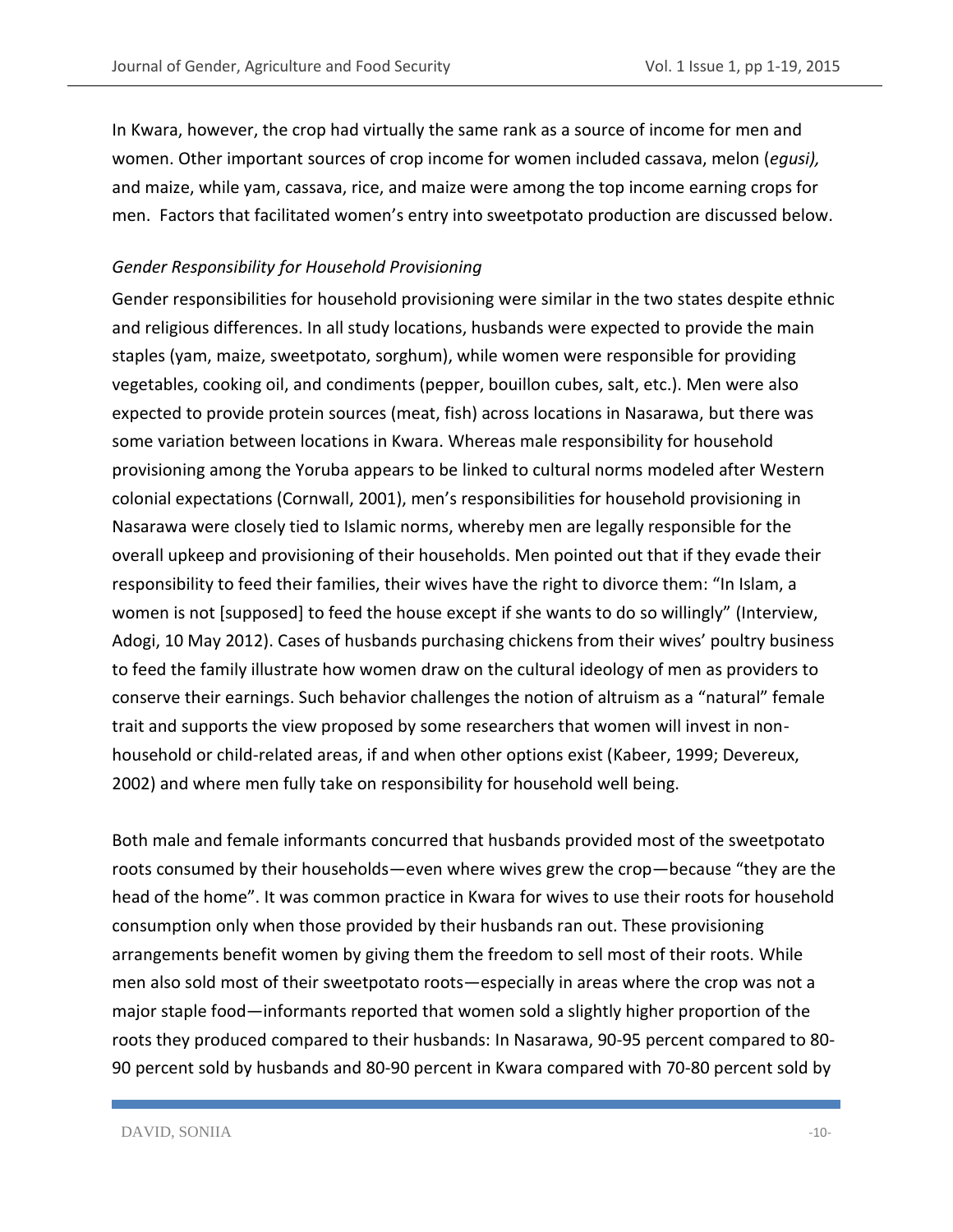husbands. For example, a female informant in Kwara sold 5 of the 6 bags of roots she harvested in the second season of 2011 and all 15 bags of roots harvested in the first season of 2012. By contrast, in Ebonyi State, south-eastern Nigeria, women (the main producers of sweetpotato) were expected to supply most of the roots consumed by their households even if their husbands grew the crop (David and Madu, 2014).

The gap between cultural ideals and reality in household provisioning and the extent to which spouses negotiate financial and provisioning responsibilities—even where a strong ideology of men as providers exists—has been well documented (David, 1996; Britwum, 2009). Given the separation of men's and women's economic spheres and farming activities in Nasarawa and Kwara, it is likely that men seek to avoid fulfilling their provisioning responsibilities when possible. Women in Nasarawa observed that in the early days of sweetpotato commercialization "men were not releasing enough sweetpotato for household consumption; they were selling most of the sweetpotato they produced" (Interview, Adogi, 10 May 2012); this implies that some women initially started growing the crop to meet household food needs. The following comment by a male farmer in Nasarawa also alludes to a high degree of secrecy between spouses about crop allocation and sale: "I do not let my wife know how much I earn from selling sweetpotato. After selling my products I will buy her a wrapper [piece of cloth] to pacify her" (Interview, Obi, 9 May 2012). Quantitative data is needed to complement and confirm qualitative observations made about household resource allocation. Specifically, data on the allocation of sweetpotato roots by spouses based on a representative sample of households is needed. An in-depth study of spouses' income and expenditure patterns should be carried out to discern trends and variation among different socio-economic categories of households (e.g. age, wealth status, ethnicity, etc.).

# *The Organization of Agricultural Production and Labor Requirements*

The cultivation of personal plots (which gives the owner full decision-making power and control over the allocation of the crop), a relatively weak gender division of labor, and the availability of hired labor, were critical factors that enabled women in Nasarawa and Kwara to start growing sweetpotato as a cash crop. The absence of household plots in these locations means women face few conflicts over allocating their labor in farming (as compared with societies where farming is carried out on both household and personal plots). As there were few gender-specific tasks in sweetpotato production and labor requirements are relatively low compared to yam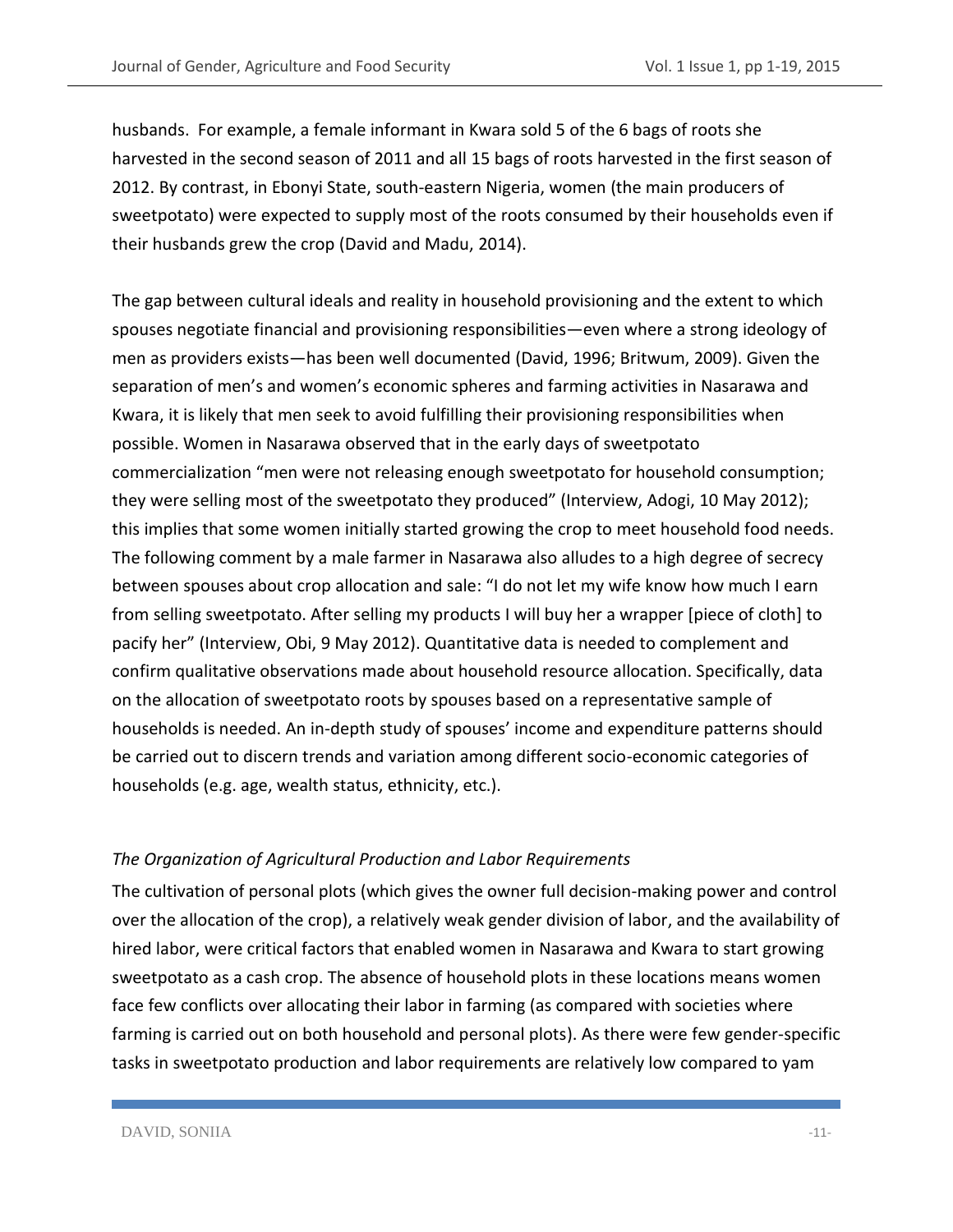and rice, women carried out most tasks on their farms themselves and mainly depended on both male and female hired labor. Women relied on communal work groups in only one community in Nasarawa. Spouses provided little labor on each other's sweetpotato farms generally, although women worked more on their husbands' farms than the reverse. Men in Nasarawa (but fewer in Kwara) used their social authority to involve women and children in planting, weeding, and harvesting sweetpotato on their farms during peak labor periods. In Kwara, husbands sometimes assisted their wives in sourcing vines, harvesting, and selling roots, while wives sometimes helped their husbands harvest and transport roots. Both genders relied heavily on hired—and to some extent child—labor (Table 5).

|                              | Nasarawa             |               | Kwara                |          |  |
|------------------------------|----------------------|---------------|----------------------|----------|--|
| Activity                     | <b>Women's farms</b> | Men's farms   | <b>Women's farms</b> | Men's    |  |
|                              |                      |               |                      | farms    |  |
| Land preparation/clearing    | W, HM, or M          | M, HM, W      | HM or W, tractor     | M, HM,   |  |
|                              |                      |               |                      | tractor  |  |
| Making ridges                | НM                   | M, HM, W      | HM, tractor          | M, HM    |  |
| Looking for and transporting | W+H or W             | M             | M or HM or W         | M        |  |
| vines                        |                      |               |                      |          |  |
| Planting                     | W, communal          | M, W, HM      | HM or HF, W,         | M, HM    |  |
|                              | female labor         |               | sometimes H          |          |  |
|                              | groups(D)            |               |                      |          |  |
| Weeding                      | W                    | M, W, HM      | HM or HF, W          | M, HM    |  |
| Applying fertilizer          | W                    | M,W, HM/HF    | W (K) only or M      | M        |  |
|                              |                      |               | only (I)             |          |  |
| Harvesting                   | W, communal          | M, W, HM/HF   | HM or HF, W, M       | M,HM or  |  |
|                              | female labor         |               | (1)                  | HF, W    |  |
|                              | groups (D)           |               |                      |          |  |
| Transporting                 | W alone or W,M       | M, W, rented  | HM or HF, W, M       | M, HM or |  |
|                              |                      | vehicle       | (1)                  | HF, W    |  |
| Selling                      | $W+M$                | M (for far    | W or M or only W     | M        |  |
|                              |                      | distances), W |                      |          |  |
|                              |                      | (locally)     |                      |          |  |

#### Table 5: Sweetpotato labor calendar

M=man; W=woman; HM=hired male labor; HF=hired female labor; D=Dorowa; K=Kayaoja; I=Igosun

Male hired labor (typically students and poor men) was used for all field activities, while female hired labor was used mainly for harvesting and transporting roots and for planting and weeding in some locations in Kwara. The short maturity period of sweetpotato (3-5 months, depending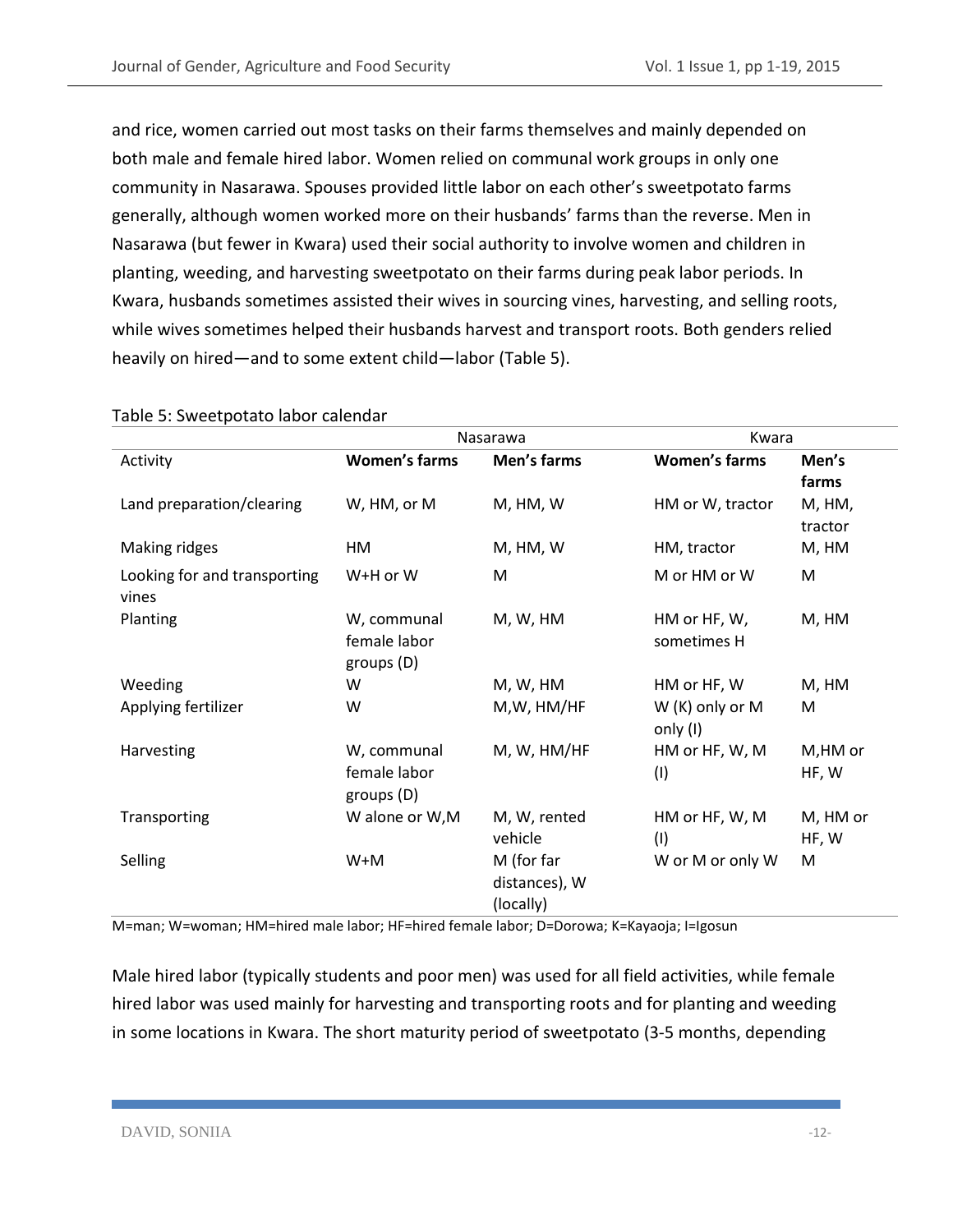on the variety) also made it relatively easy for women to access upland fields through their families, their husbands, or by renting.

#### *Gender-Based Constraints on Sweetpotato Production*

This paper has shown that in Nasarawa and Kwara, women farmers' high degree of economic autonomy—due to existing ideologies around male responsibility and the system of spouses farming on separate personal plots—opens opportunities for them to engage in growing sweetpotato as a cash crop. However, to be able to use this opportunity to significantly improve their economic livelihoods by moving into medium- or large-scale production, women farmers need access to and control over productive resources and need to be able to use these resources to engage in new production and value addition opportunities.

We now turn to exploring women's access to and control over labor, capital, vines, land, technologies, and markets. Compared to men, women in the study locations had fewer income earning opportunities from crop and off-farm sources, which resulted in a shortage of funds to invest in agriculture generally and contributed to sub-optimal resource allocation (land, hired labor, inputs). Women face distinct disadvantages regarding access to farm labor even when hired labor is available. As mentioned earlier, women have little control over their husbands' labor and so are highly reliant on male hired labor for land preparation and mounding/ridging (which determine farm size cultivated). Also, as recognized by women themselves, they are constrained by having "less strength" than men, possibly alluding to health and nutrition problems (e.g. iron deficiency anemia) which specifically affect women and contribute to lower labor productivity. Notably, women's domestic responsibilities restrict the amount of time they spend on farming. The consequences of these gender-based labor constraints include smaller farm size, a reduction in the number of cropping seasons, and, in Kwara, women being less likely to engage in more labor intensive off-season production in the lowlands.

As mentioned above, women in the study locations generally did not face difficulties in accessing land for sweetpotato production, having use rights mediated through husbands or male relatives. But in situations that necessitate borrowing or renting land (e.g. where there are few areas with suitable soils for sweetpotato cultivation, in situations of land fragmentation, or where farmers are not indigenous to the area), women faced more difficulties compared to men for a number of reasons. They are excluded from male social networks where negotiations for land allocation take place; are limited by their lower income level; and as studies elsewhere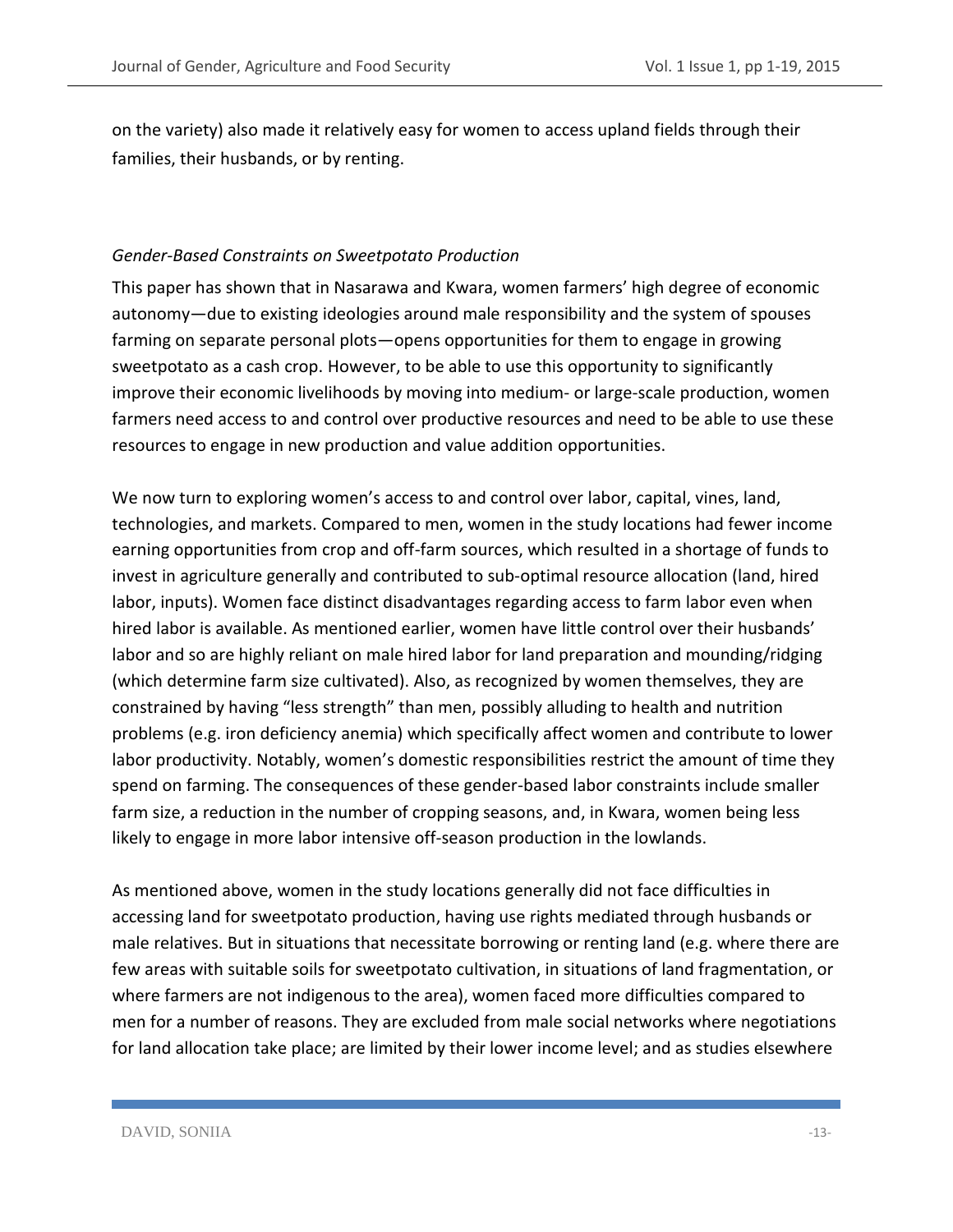show (FAO, 2011), tend to be allocated the least productive land. These disadvantages contribute to women's smaller farm sizes.

Due to the long dry season and cattle grazing in Nasarawa and parts of Kwara, sweetpotato farmers are unable to conserve vines and face difficulties in accessing vines at the right time in the desired quantity. Women in particular face challenges in accessing vines from off-farm sources due to their limited mobility, fear of being cheated by male commercial vine multipliers, and lack of time and money—all of which may lead to reduced area planted. It is unclear whether women's reliance on their husbands to purchase vines for them results in late planting and the resulting yield losses. Women are also less likely to have access to purchased inputs (such as fertilizer) due to their more limited access to cash and gender-based discrimination in accessing sweetpotato technologies (such as new varieties); this is due to the assumption made by researchers and extension agents that the crop is grown by men. While accessing markets for sweetpotato roots is a constraint for both men and women, domestic responsibilities and gender-related factors that restrict mobility make women less likely than men to travel to periodic or large urban markets where prices are higher.

#### **Conclusions**

This case study of sweetpotato production in northern Nigeria shows how the complexity, diversity, and dynamic nature of production organization, intra-household roles, and responsibilities and gender ideologies in Sub-Saharan Africa make it difficult to predict how men and women farmers respond to market signals. In Nasarawa and Kwara, men's responsibility for providing staple food crops for household consumption and the practice of spouses cultivating separate plots controlled by the individual opened opportunities for women to start producing sweetpotato for the market, challenging the commonly-held assumption that commercialization always disadvantages women. Furthermore, the gender division of crop production in Nasarawa and Kwara disputes the stereotyped notion of sweetpotato being a "female crop" across Africa. The study found that sweetpotato is generally a more important source of income for women than for men due to the crop's relatively low labor requirements and short maturity time. But despite strong female economic autonomy, women in the study locations and worldwide face major gender-related structural constraints in crop production that are likely to restrict them from moving from small-scale to medium- or large-scale production. Recommendations to encourage gender-sensitive sweetpotato value chains in Nigeria include: Focusing production interventions on an individual producer rather than at household level; introducing labor-saving technologies (tractors, small motorized carts for transporting farm produce, herbicides) to address labor constraints; setting up women-friendly credit facilities; supporting the development of associations/cooperatives open to female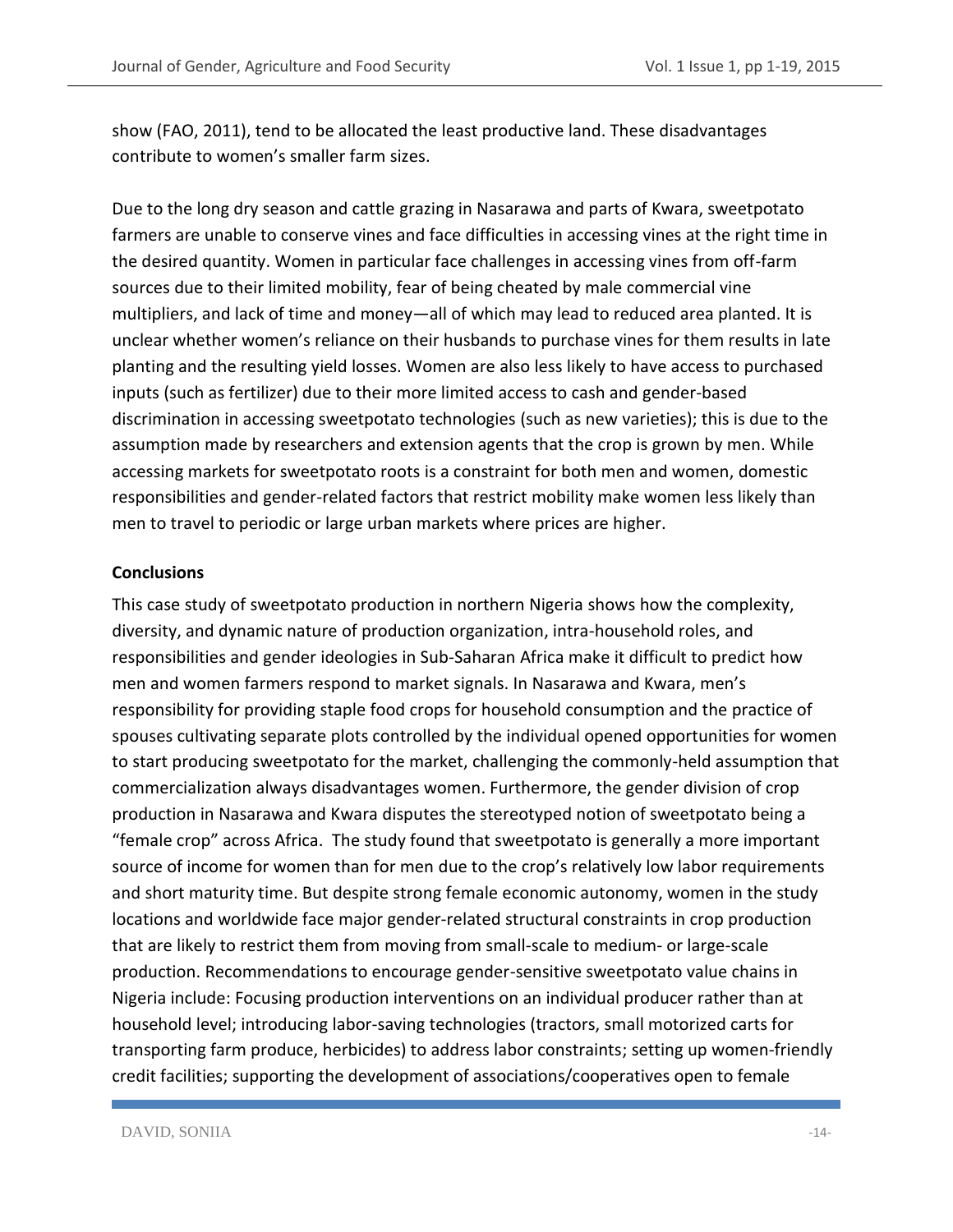participation for marketing sweetpotato and accessing inputs, and carrying out a gendered value chain analysis for sweetpotato. Additionally, because sweetpotato has received little attention despite Nigeria's status as the world's second largest producer of sweetpotato after China, strong efforts should be made to advocate and promote the crop at national and statelevel as a woman-friendly crop for food and nutrition security and value addition.

This study highlights the need for further research aimed at understanding Nigerian households from a broader livelihoods perspective, "as a complex and shifting arena of separations and interdependencies" (Whitehead and Kabeer 2001). Studies on the organization of agricultural production, husbands' and wives' crop allocation, income and expenditure patterns, and analyses of how spouses negotiate roles and responsibilities using a multi-methods approach to collect qualitative and quantitative data should be carried out in different regions of the country to document the diverse and dynamic nature of gender relations in rural households. Such studies should adopt a farming systems approach rather than focus on a single crop or enterprise.

# **Acknowledgements**

This study was carried out under the Reaching Agents of Change (RAC) Project implemented by the International Potato Center (CIP) and Helen Keller International (HKI). I am grateful to Tessy Madu of the National Root Crops Research Institute, Umudike, Nigeria, who was involved in the fieldwork for this study. I am indebted to the farmers who patiently answered our many questions and to Okalo Sule Ose and Ibrahim Maisaje in Nasarawa State and Ibrahim Onimgo and Rafiu Bello in Kwara State who worked tirelessly as translators.

# **References**

Alderman, H., Hoddinott, J., Lawrence Haddad, L. and Christopher R. Udry, C.R. (2003) 'Gender Differentials in Farm Productivity: Implications for Household Efficiency and Agricultural Policy'. In: Quisumbing, A. ed. *Household decisions, gender and development: a synthesis of recent research.* Washington DC: International Food Policy Research Institute.

Blackden, M. and Bhanu, C. (1999) *Gender, growth and poverty reduction: Special Programme for Assistance for Africa, 1998. Status report on poverty in sub-Saharan Africa*. Washington DC: World Bank.

Britwum, A. O. (2009) 'The Gendered Dynamics of Production Relations in Ghanaian Coastal Fishing', *Feminist Africa,* 12, pp. 69-85.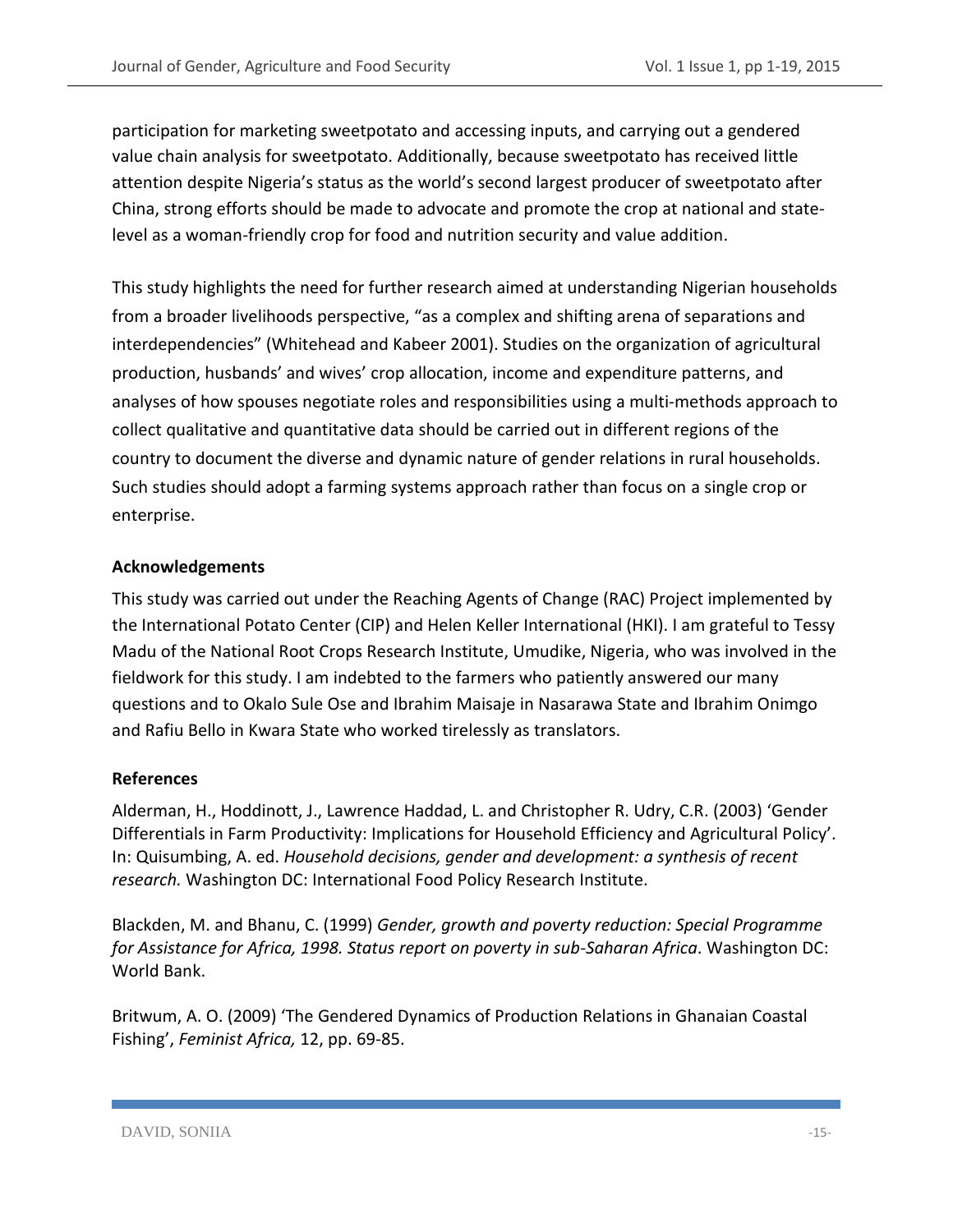Callaway, B. J. and Creevey, L. (1994**)** *Heritage of Islam: Women, Religion and Politics in West Africa*. Boulder: Lynne Reinner Publishers.

Cornwall, A. (2001) '[Wayward women and useless men: contest and change in gender relations](http://sro.sussex.ac.uk/10511/)  [in Ado-Odo](http://sro.sussex.ac.uk/10511/)*'.* In: Hodgson, D. and McCurdy, S. A. eds. *"Wicked" Women and the Reconfiguration of Gender in Africa.* Portsmouth: Heinemann.

David, S. (1999) 'Beans in the farming system and domestic economy of Uganda: A tale of two parishes', *Occasional Publications Series, No. 28*. Kampala: CIAT.

David, S. (1996) ''You Become one in Marriage': Domestic Budgeting among the Kpelle of Liberia', *Canadian Journal of African Studies*, 30(2), pp. 157-182.

David, S. and Madu, T. (2014) 'A gender situation analysis of sweetpotato production in Nigeria', *Reaching Agents of Change Project*, International Potato Center (CIP) and Helen Keller International (HKI). Unpublished report.

Denzer, L. (1994) 'Yoruba women: A historiographical study', *International Journal of African Historical Studies*, 27(1), pp. 1-39.

Devereux, S. (2002) 'Can social safety nets reduce chronic poverty?', *Development Policy Review*, 20(5), pp. 657-675.

Dorward, D. (1987) 'The Impact of colonialism on a Nigerian hill-farming society: Innovation among the Eggon', *International Journal of African Historical Studies*, 20(2), pp. 201-224.

Doss, C. (2001) 'Designing Agricultural Technology for African Women Farmers: Lessons from 25 Years of Experience', *World Development*, 29(12), pp. 2075-2092.

Ellis, A., Manuel, C. and Blackden, C.M. (2006) *Gender and economic growth in Uganda: Unleashing the power of women*. Washington DC: World Bank.

Elson, D. (1995) 'Gender awareness in modelling structural adjustment', *World Development*, 23(11), pp. 1851-1868.

Food and Agriculture Organization (FAO) (2011) *The state of food and agriculture: Women in agriculture, closing the gender gap.* Rome: Food and Agriculture Organization.

Fischer, E. and Qaim, M. (2012) **'**Gender, agricultural commercialization, and collective action in Kenya', *Food Security*, 4, pp. 441–453.

Hill, R. and Vigneri, M. (2011) 'Mainstreaming gender sensitivity in cash crop market supply chains', *ESA working paper 11-08*. Rome: Food and Agriculture Organization.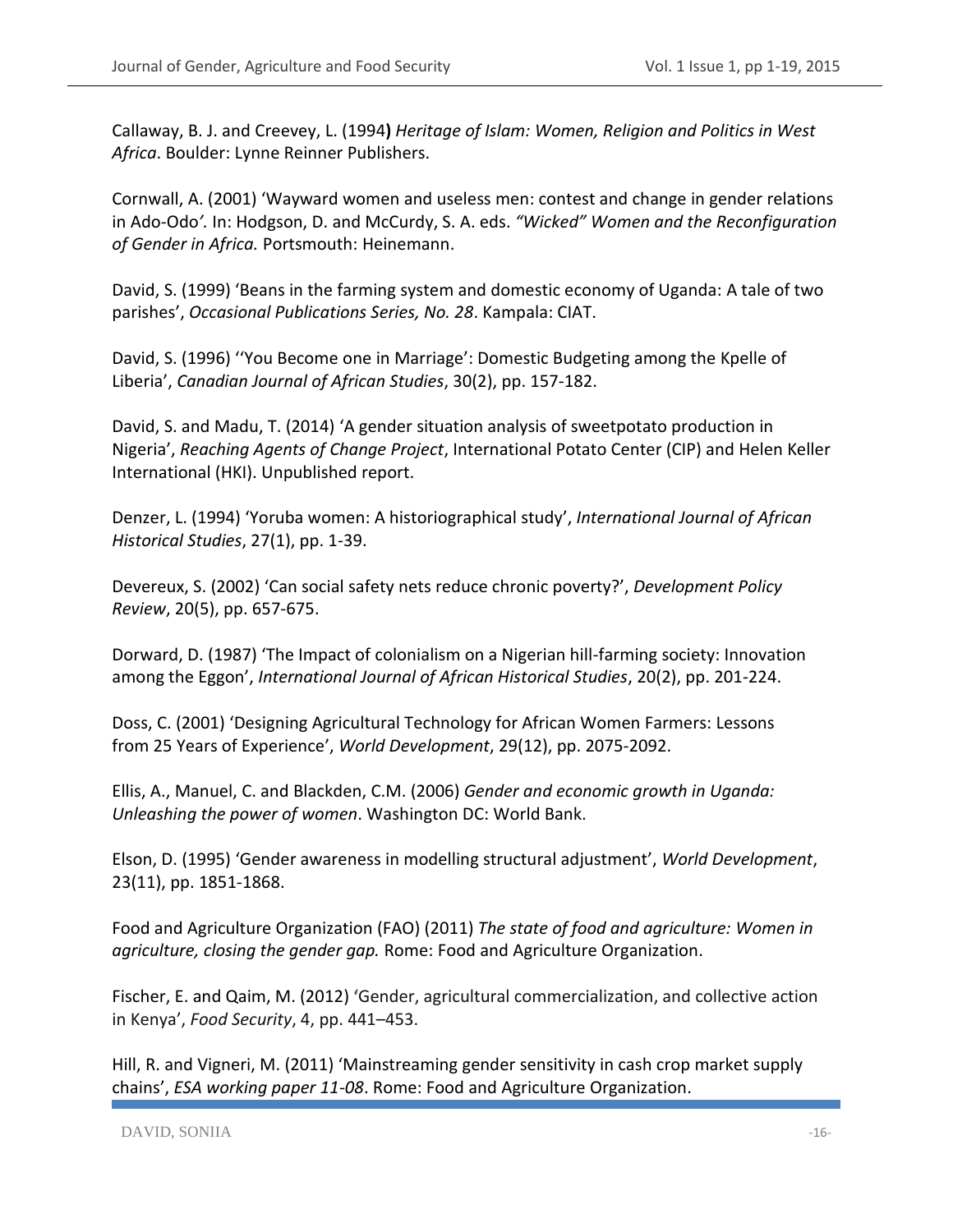Hodgson, D. and McCurdy, S. A. (Eds.). (2001) *"Wicked" Women and the Reconfiguration of Gender in Africa.* Portsmouth: Heinemann.

Ilahi, N. (2000) 'The intra-household allocation of time and tasks: what have we learnt from the empirical literature?', *Policy Research Report on Gender and Development, Working Paper Series No. 13*. Washington DC: World Bank.

Johnson, C. (1986) 'Class and gender: A consideration of Yoruba women during the colonial period'. In: Robertson, C. and Berger, I. eds. *Women and class in Africa.* New York: Holmes and Meier Inc.

Kabeer, N. (1999) 'The conditions and consequences of choice: Reflections on the measurement of women's empowerment', *UNRISD Discussion Paper No. 108*. Geneva: UNRISD.

Kasante, D., Lockwood, M., Vivian, J. and Whitehead, A. (2001). 'Gender and the Expansion of Non Traditional Agricultural Exports in Uganda'. In: Razavi, S. ed. *Shifting Burdens: Gender and Agrarian Change Under Neoliberalism*. Bloomfield: Kumarian Press Inc.

Kirsten, J., Mapila, M., Okello, J. and De, S. (2012) 'Managing agricultural commercialization for inclusive growth in Sub-Saharan Africa', *Policy research paper 1*. Washington DC: The Global Development Network.

Lilja, N. and Sanders. J. (1998) 'Welfare Impacts of Technological Change on Women in Southern Mali', *Agricultural Economics*, 19, pp. 73‐79.

McIntosh, M. (2009) *Yoruba women, work, and social change.* Bloomington and Indianapolis: Indiana University Press.

Okali, C. (2011) 'Achieving transformative change for rural women's empowerment', Expert paper presented at Expert group meeting', Enabling rural women's economic empowerment: institutions, opportunities and participation. Accra, Ghana, 20-23 September, 2011. Available at[: http://www.un.org/womenwatch/daw/csw/csw56/egm/Okali-EP-8-EGM-RW-Sep-2011.pdf](http://www.un.org/womenwatch/daw/csw/csw56/egm/Okali-EP-8-EGM-RW-Sep-2011.pdf) [Accessed 22 January 2015].

Onumah, G., Dipeolu, A., and Fetuga, G. (2012) 'Report on sweetpotato value chain study: exploring opportunities to promote greater exploitation of the benefits of sweetpotato in representative states of Nigeria'. Nairobi, Kenya: International Potato Center (CIP). Unpublished report.

Palmer, I. (1991) *Gender and population in the adjustment of African economies: Planning for change.* Geneva: International Labour Organization.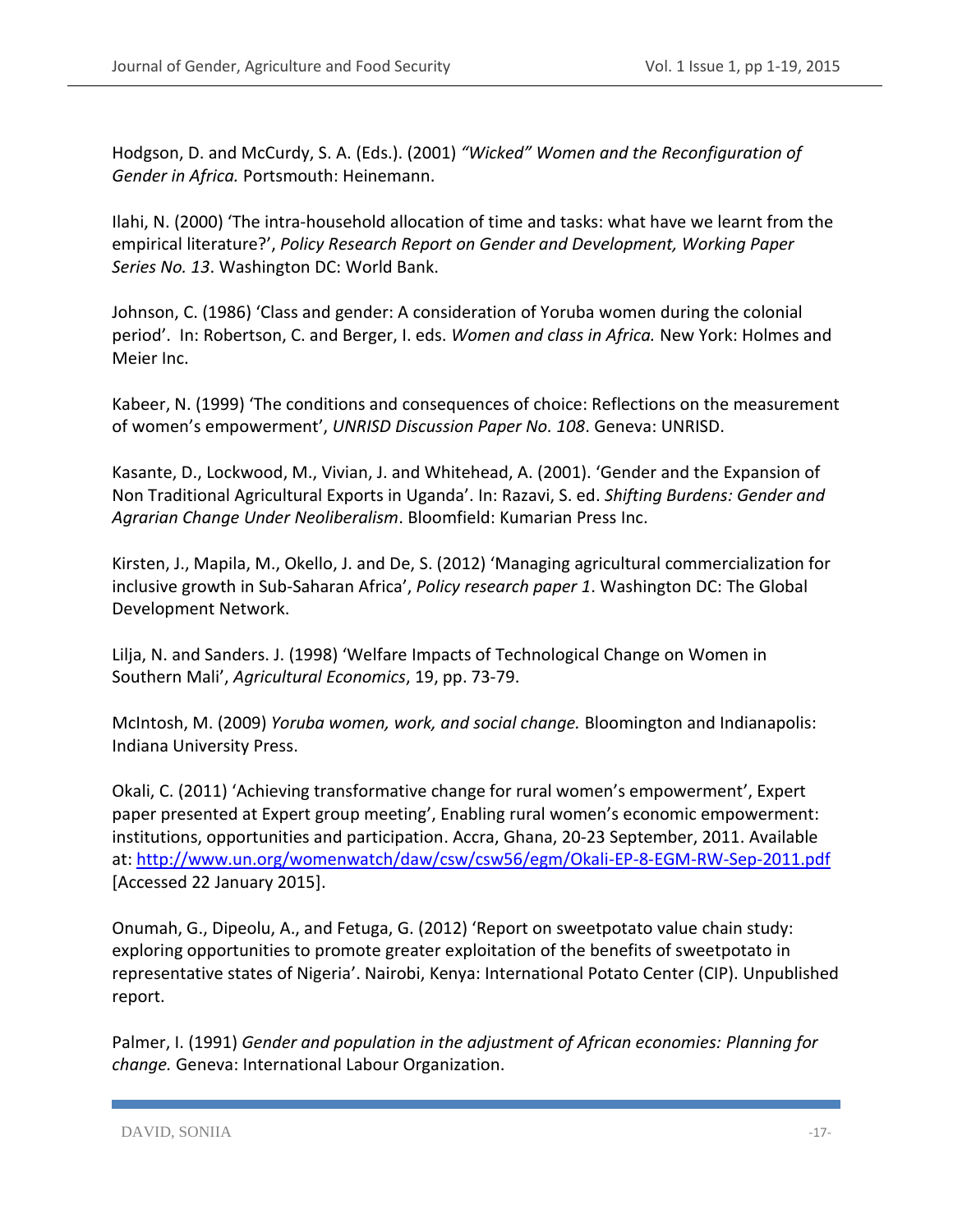Peterman, A., Behrman, J., Quisumbing, A. (2010) 'A Review of Empirical Evidence on Gender Differences in Non-land Agricultural Inputs, Technology, and Services in Developing Countries', *IFPRI Discussion Paper 00975*. Washington DC: International Food Policy Research Institute. Quisumbing, A. (Ed.) (2003a) *Household decisions, gender and development: A synthesis of recent research.* Washington DC: International Food Policy Research Institute.

Quisumbing, A. (2003b) 'Agriculture and Natural Resources: Overview'. In: Quisumbing, A. ed. *Household decisions, gender and development: A synthesis of recent research*. Washington DC: International Food Policy Research Institute.

Quisumbing, A. R. and Meinzen-Dick, R. S. (2001) 'Overview', *Empowering women to achieve food security*, *Focus 6, Policy Brief 1*. Washington, DC: International Food Policy Research Institute.

Quisumbing, A., Meinzen-Dick, R., Terri, R., Raney, L., Croppenstedt, A., Behrman, J. A. and Peterman, A. (Eds.). (2014) *Gender in Agriculture: Closing the Knowledge Gap*. Washington DC: International Food Policy Research Institute.

Smith, L. and Chavas, J.P., (2003) 'Supply Response of West African Agricultural Households: Implications of Intrahousehold Preference Heterogeneity'. In: Quisumbing, A. ed. *Household decisions, gender and development: A synthesis of recent research.* Washington DC: International Food Policy Research Institute.

Stockbridge, M. (2007) 'All-Africa review of experiences with commercial agriculture-Social Impacts', *Background paper for the Competitive Commercial Agriculture in Sub–Saharan Africa (CCAA) Study*. Washington DC: World Bank.

von Braun, J. and Webb, P. (1989) 'The impact of new crop technology on the agricultural division of labor in a West African setting', *Economic Development and Cultural Change,* 37(3), pp. 513-534.

Whitehead, A. and N. Kabeer (2001) 'Living with uncertainty: Gender, livelihoods and pro-poor growth in rural sub-Sarahan Africa', *IDS Working Paper 132*. Brighton: Institute of Development Studies.

Wiggins, S., Argwings-Kodhek, G., Leavy, J. and Poulton, C. (2011) 'Small farm commercialization in Africa: Reviewing the issues', *Research paper 023*. Available at [www.future-agricultures.org](http://www.future-agricultures.org/) [Accessed 22 January 2015].

Wold, B. (1997) *Supply response in a gender perspective: The case of structural adjustment in Zambia*. Norway and Zambia Central Statistics Office.